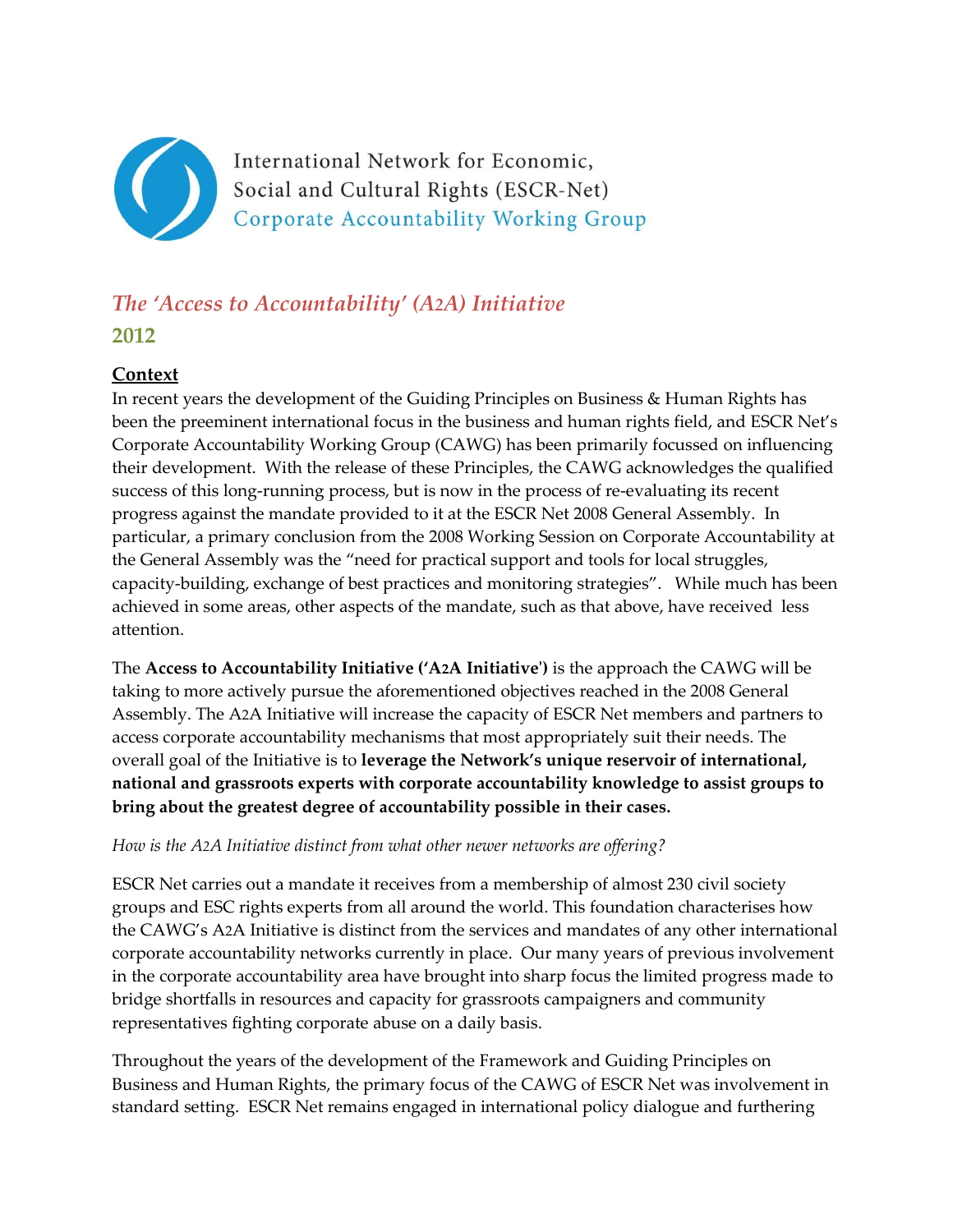home state legislative agendas, especially bringing the voices of our broad membership into these international fora. This approach to change can spur 'trickle down' effects into other corporate accountability discussions and approaches, however, the priority of where this work fits in a broader range of activities of the CAWG is shifting in light of the current needs of our membership and the international context.

Many of our members are striving for accountability in the face of regular corporate abuse. The primary added value of ESCR Net is the capacity to leverage a unique reservoir of expertise from within the global corporate accountability movement, to bring about direct assistance to fellow partner and members organisations. The Secretariat of the Network is able to identify natural linkages across the membership, while also offering strategic advice. These strengths are key elements required to address the critical resource and capacity shortfall described above.

## **Substantive Elements of the A2A Initiative**

## **1. Strategic Case Support / Mechanism Identification**

## *1.1. Explanation / Objective*

Whether it is extractive industry projects in India or hydroelectric dams in Mexico, ESCR Net members and partners frequently approach the Network, through various Working Groups, seeking strategic input and assistance in the cases of human rights abuse. A high proportion of these cases have a corporate dimension to them and often the corporate accountability perspectives of these cases have not been fully explored, or have only been explored in one of potentially several means. Strategic case support and corporate accountability mechanism identification is something the ESCR Net CAWG is ideally placed to provide to these groups.

In substance, this kind of assistance will mean:

- Engaging with members and partners seeking assistance to evaluate how the specific objectives of the grassroots organizations / affected communities match with a corporate accountability approach to their case;
- Based on the grassroots organizations / affected communities stated objectives and desired approach, identify which of the many and varied potential corporate accountability mechanisms best fulfill these objectives;
- Based on the most suitable corporate accountability mechanisms identified, connection is made to the members of the CAWG that have the closest degree of expertise and experience in pursuing these mechanisms, to understand their potential pitfalls, and learning how best to gain the most from them.
- Formally approaching CAWG members who have the capacity and a clear demonstrable wealth of knowledge and expertise with a specific mechanism to seek to initiate an active partnership with the group requesting assistance.
- Where expertise and capacity exists to do so, the ESCR Net Secretariat will offer direct assistance to the group in question to help them access the most appropriate mechanism.

*1.2 Strategic Case Support / Mechanism Identification: 2012 Activities*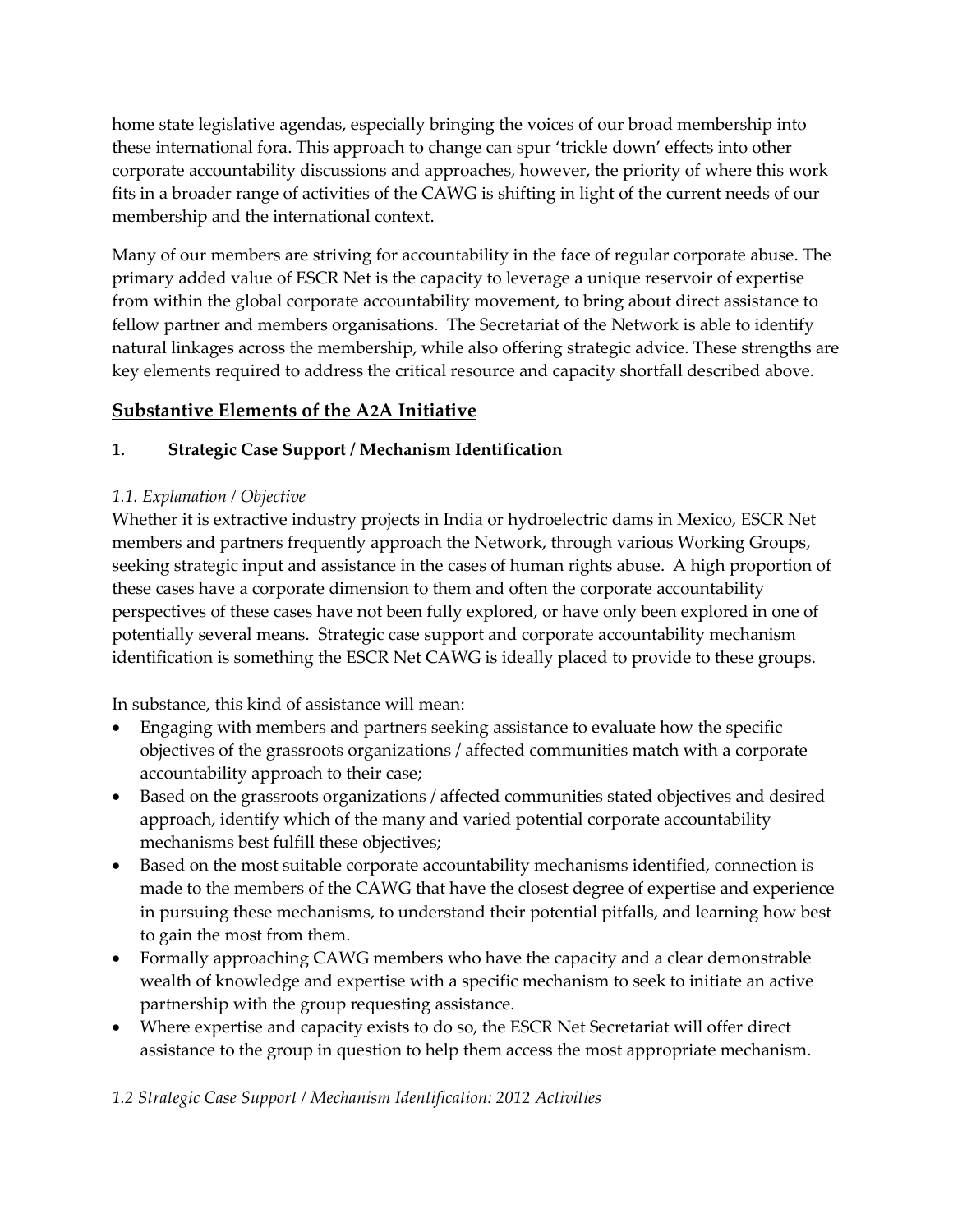## *In 2012, the CAWG will provide substantive assistance as mentioned above in*  1.1 to at least three cases of corporate abuse of ESC rights faced by ESCR Net *members and partners.*

#### *1.3 Resources Required*

Financial support for this area of the Initiative would be primarily be directed towards undertaking field missions to affected areas where communities are combating corporate abuse. These trips are used to:

- Dialogue and strategise with community representatives on how to advance their cases, according to community objectives,
- Bring experienced CAWG members to share knowledge on how to pursue corporate accountability mechanisms that community representatives wish to utilise,
- Generate case studies to document cases for an international audience,
- Cultivate stronger partnerships at the national and local level.
- Provide ongoing support to ensure the case reaches an appropriate outcome from the targeted mechanism, and receives international, regional and/or national attention.

In addition, some resources would be required to support affected communities to attend the proceedings of accountability mechanisms when it is strategically important to have their voices heard.

Without resources the Secretariat is still able to provide remote support to link members to key resource people via email, provide resources to further their cases, undertake background research on companies for use in campaign strategy development, etc.

## **2. Field Training**

## *2.1 Explanation/Objective*

Increasingly there are useful resources available to groups affected by corporate abuse that could assist them to pursue corporate accountability mechanisms. However, the resources alone do not ensure groups are able to use them effectively. With the wealth of knowledge on conducting corporate accountability campaigns within the CAWG membership, the Group can periodically provide trainings on various key corporate accountability campaign techniques such as how to undertake corporate profiling, pursue various accountability mechanisms, develop media strategies, undertake community level human rights impact assessments, etc. In this way, periodic field training in different regions will breathe life into the existing corporate accountability tools available. In particular field training will be delivered to:

 Provide detailed hands-on guidance in many important areas of corporate accountability campaigning, research and advocacy (i.e. deliver 'how-to' trainings on activities such as undertake corporate profiling, pursue various accountability mechanisms, develop media strategies, undertake community level human rights impact assessments, etc)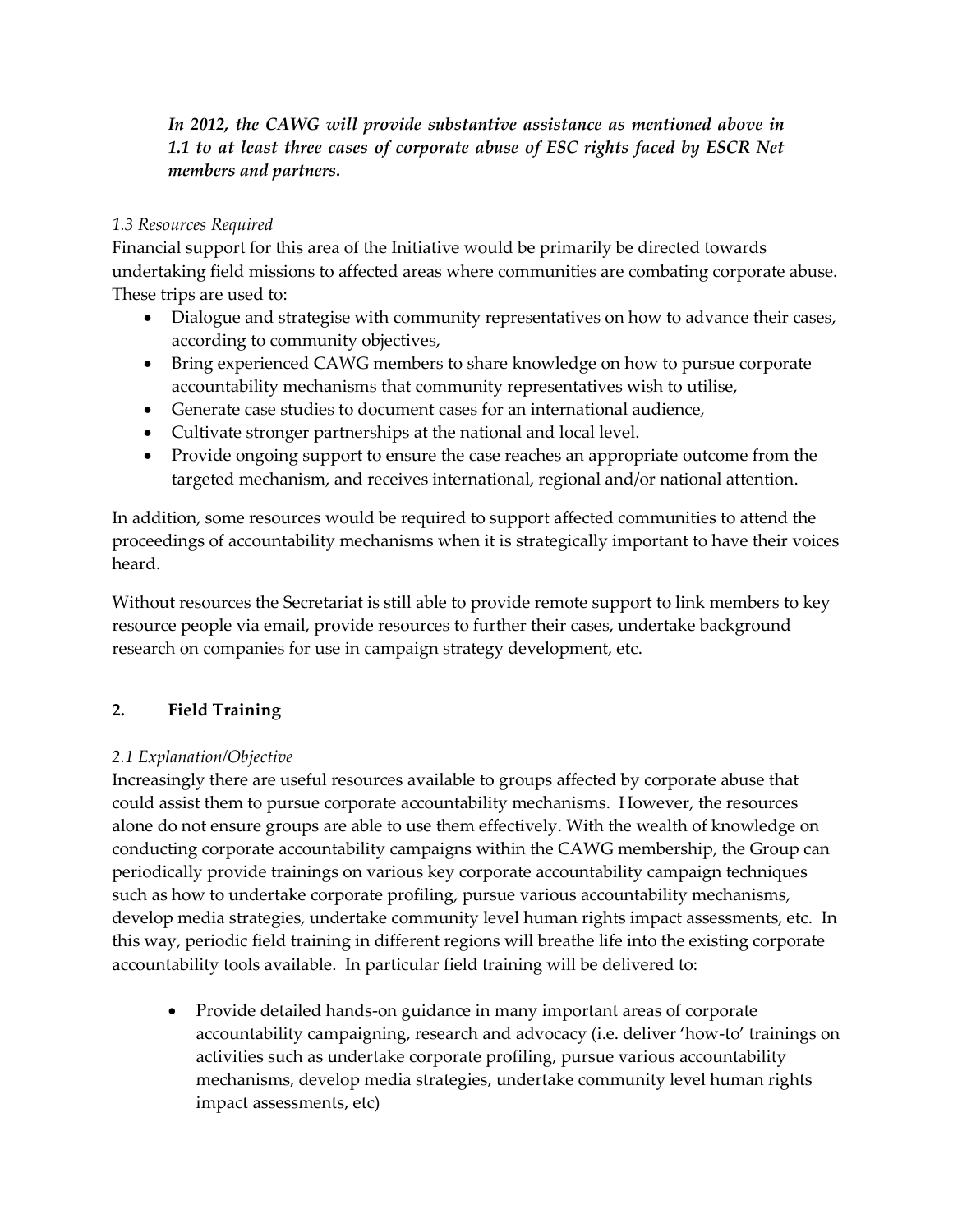- Support grassroots groups and their partners to identify which corporate accountability mechanisms are most appropriate for their objectives,
- Provide guidance on *how* groups can engage these mechanisms,
- Assist groups to prepare an advocacy strategy targeting these mechanisms.

#### *2.2 Field Training: 2012 Activities*

*In 2012, with strategic guidance from the CAWG, the Secretariat of ESCR Net will draw on experience within the CAWG Steering Committee, as well as aggregate the existing resources available on how to pursue corporate accountability mechanisms, to tailor a specific program of support for at least two ESCR Net members or partners.* 

#### *2.3 Resources Required*

Holding regional (Africa, Asia, Latin America, etc) and national level training on accessing corporate accountability mechanisms requires financial resources to bring groups together to participate in these skill-building events. Without financial support for this work, ESCR Net Secretariat can still provide resources to members on partners, but additional capacity to actually work with them to help groups effectively pursue these mechanisms is very limited.

#### **3. Information Dissemination and Solidarity Building**

#### *3.1 Explanation/Objective*

 $\overline{\phantom{a}}$ 

In 2011, ESCR Net, together with the Centre for Human Rights & Global Justice, launched the Business and Human Rights Documentation Project (B-HRD, pronounced 'Be Heard') in New York and Bogota. This unique resource blends awareness through in-depth research into real cases of business violations of human rights, together with a database of human rights based research reports that has a strict human rights based approach to documentation. B-HRD has quickly gained a reputation as a key space in the sector for groups working on the ground to have their cases heard on a global platform.

#### *3.2 Information Dissemination and Solidarity Building: 2012 Activities*

*In 2012, with strategic guidance from the CAWG, the Secretariat of ESCR Net will be maintaining B-HRD, and undertake a first phase of rejuvenation, to ensure B-HRD continues to meet the needs of the grassroots-centered business and human rights sector.*

*In 2012, the ESCR Net Secretariat will also contribute the following piece of strategic research for the corporate accountability field: 1*

 $1$ <sup>1</sup> The subject matter of these papers is strategically relevant to the current environment in the CA sector and will be developed with a view to informing the development of parts of the capacity building toolkit.